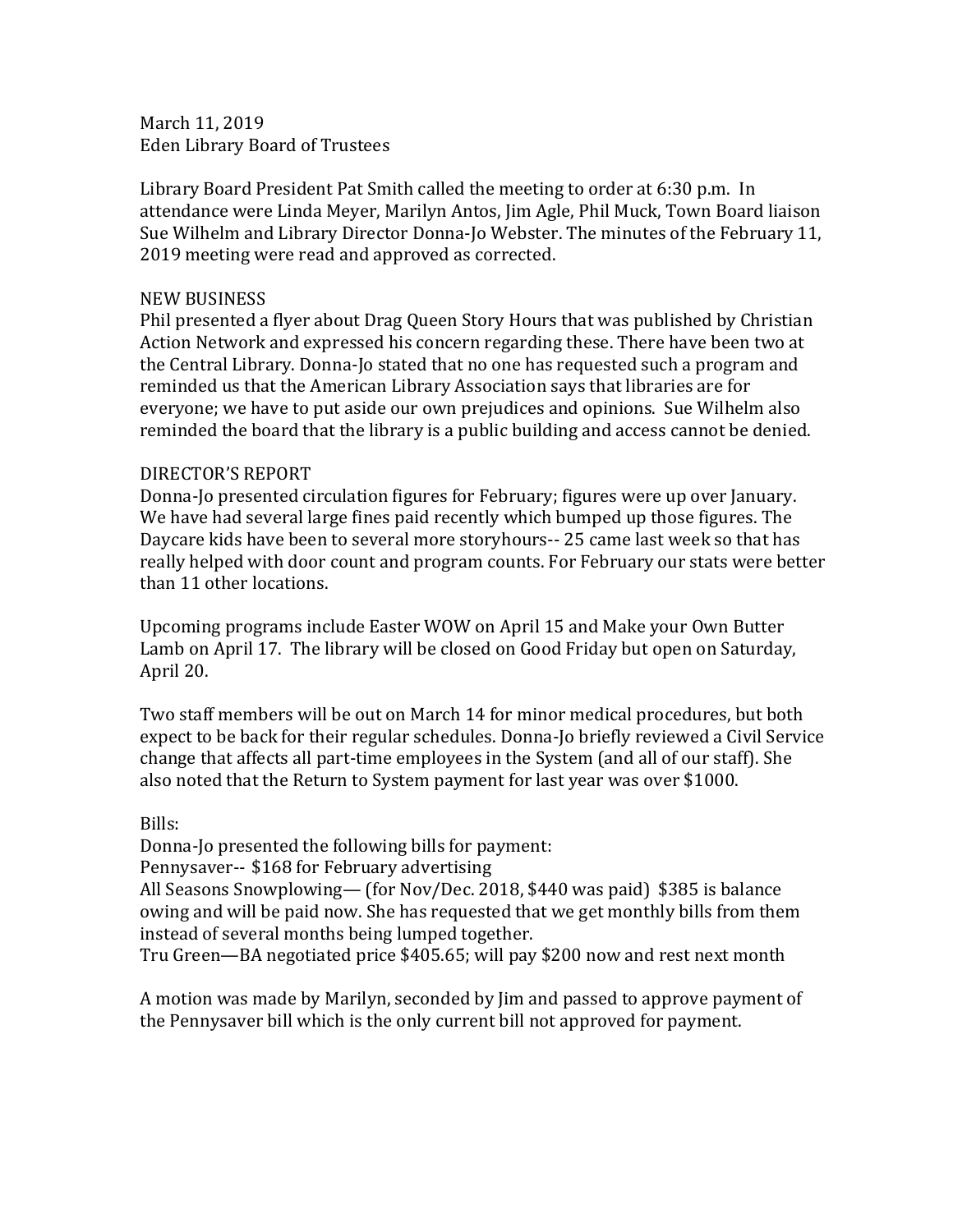### TREASURER'S REPORT

No transactions this past month.

Marilyn reported that she had called the woman making the new drapes for the Community Room. They are finished and will be installed soon. These will be paid for out of Eden Library Foundation funds.

#### BUILDINGS and GROUNDS

Phil reported that he had received an estimate from Hae Jude for repairs to the sign. To repair on site would be \$975 or repair in shop would be \$1075. A new sign would be \$2015. A motion was made by Jim and seconded by Marilyn to have the sign repaired in their shop for \$1075. This was passed.

The town will do repairs to the flagpole.

## POLICY/PROCEDURES/OTHER

As part of our ongoing review of Library Policies, Linda noted that since we have changed the Library's hours, the Community Room Policy needs to have the hours amended. A motion was made, seconded and passed to amend the hours to coincide with the Library's open hours.

The Confidentiality of Library Records is a system-wide policy. We have adopted this, but our dates for amendments do not match up with the system dates. A motion was made, seconded and passed to reflect the most recent amendment. There was discussion concerning release of a minor's records to his/her parents; Donna-Jo will inquire at a director's meeting about this.

One of the policies that libraries that have been audited cited as being crucial is a Petty Cash Fund policy. Linda reviewed one from North Collins and one from Hamburg. They varied in the amount of petty cash to be expended during the fiscal year. North Collins allowed \$500 and Hamburg \$250. Linda will email this document to Betty Ann to ask for her input and we will discuss this again at the next meeting. The Investment Policy also needs to be looked into as part of this.

Donna-Jo mentioned that we have received several nice memorial checks (\$1000 and \$100) to be used as we wish. We also now have the DiPietro money and she suggested that perhaps these should go toward replacing the AC. We could also use part for a new seating area with rocking chair and lamp in memory of the patron whose family gave \$1000. We would need to get new, more consistent estimates for the AC project; Sue will ask the Town to help with getting these. Sue noted that the roof is on the Town's list for replacement.

We have been asked to get together a team for Trivia night for the Boys and Girls Club but this will not be pursued.